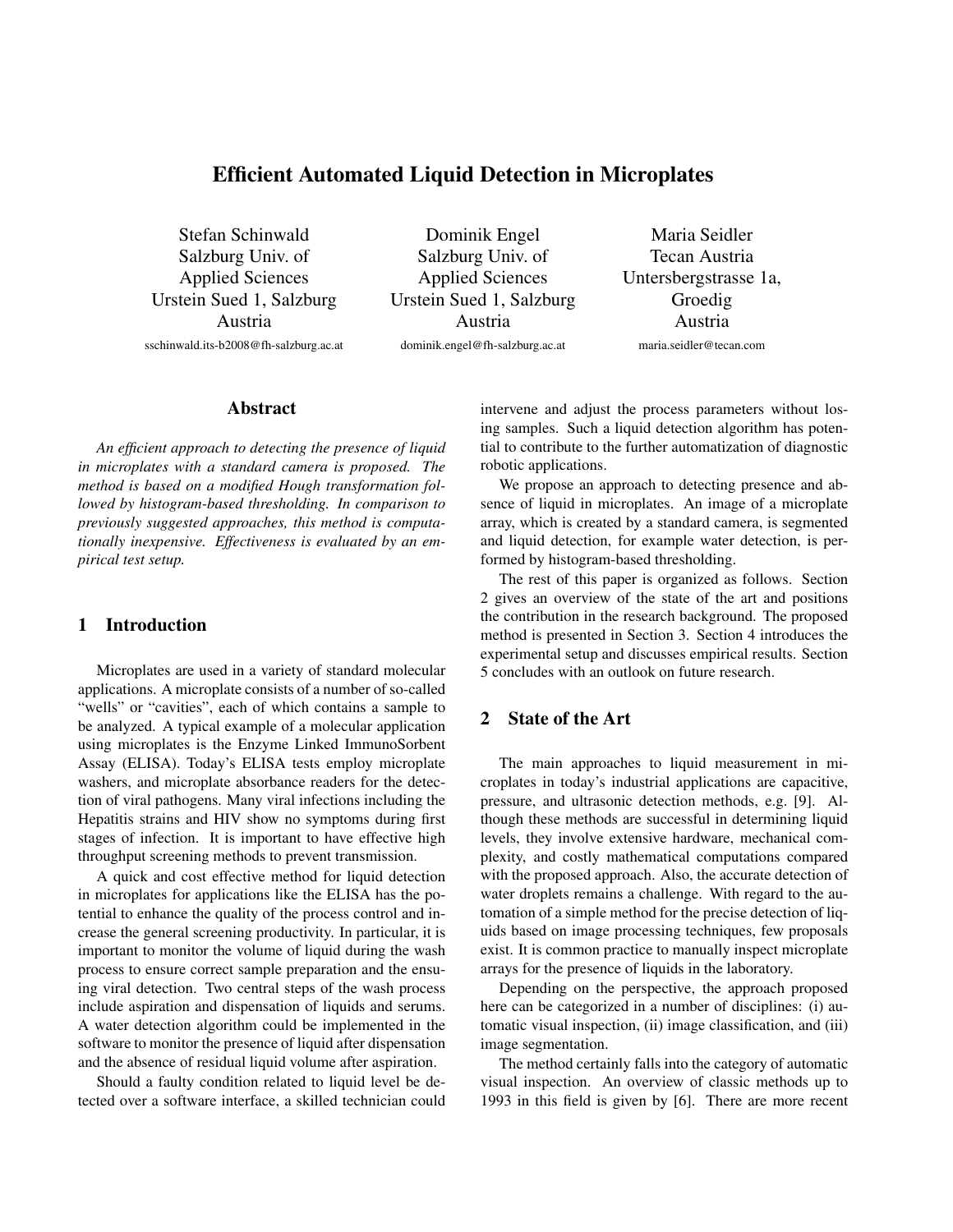approaches in this field that combine visual inspection with current classification methods, e.g. [7]. A number of methods for liquid *classification* have been proposed, including embedded systems, cf. [4]. In the area of liquid *detection*, a number of proposals for filling level detection in industrial bottle production exist, e.g. [12]. An overview is given by [8]. Some of these approaches use similar methods as the methods employed here, e.g. the use of preprocessing through edge detection. However, the problem domain is not comparable to the medical setup of liquid detection in microplates.

The approach presented here can be also viewed as a classification method with a binary decision to distinguish two classes. In this respect there are a number of existing approaches, mainly utilizing known classification methods. For example, support vector machines (SVM) have been proposed to perform histogram-based image classification [1]. Fuzzy versions of multidimensional histograms to improve image retrieval and classification have been proposed by [11]. There are a number of proposals for ROI-based classification.

As the method proposed here employs histogram-based thresholding, it is, in its basic principle, akin to thresholding techniques that are used in image segmentation. An extensive overview of thresholding methods up to 2004, including quantitative performance evaluation, can be found in [10]. More recent approaches focus on multi-resolution histograms for segmentation, e.g. [3] in the domain of medical image segmentation.

The contribution of the method proposed here beyond the state of the art is a histogram-based liquid detection approach in a clearly defined application scenario, which is both reliable and affordable. The fact that it is inexpensive both in computational and monetary terms, makes it feasible for real-world use and makes it a candidate to replace manual inspection of microplates.

### 3 Liquid Detection

The method for distinguishing between empty and filled cavities is based on the light absorption properties of liquids. The method can be used on any type of liquid. In our experimental setup we use the method for the detection of water. The maximum absorption coefficient for water for wavelengths between 380nm and 1100nm is reached around 960nm [2]. Using light of this wavelength to illuminate the cavities will therefore lead to the best results to distinguish empty from filled cavities. High absorption indicates the presence of water, while low absorption indicates the absence of water. Note that for detecting liquids other than water, light of different wavelengths may produce the best results.

Affordable LEDs can produce light with a maximum



**Figure 1. Example Microplate Input Image**

wavelength of 950nm. To produce light beyond this wavelength, specialized laser equipment would be necessary. In our approach, which aims at an affordable solution, we therefore employ LEDs.

#### 3.1 Image Acquisition

The proposed approach operates on images taken of each well by a camera from a position perpendicular to the microplate, as shown in Figure 1.

To capture the images a standard camera module is mounted on top of the microplate, as illustrated by Figure 2. By mounting a lens in front of the camera the large working distance is reduced. A transparent plastic ensures a homogenous illumination. This transparent plastic scatters the light by ten degrees. For illumination, an LED is mounted underneath the microplate.

### 3.2 Modified Hough Algorithm for Cavity Localization

A simplistic approach to determining liquid presence would be a simple histogram thresholding on the acquired image, without any cavity localization. However, our empirical evaluation of such an approach, given in Section 4, clearly shows that the level of detection accuracy is not acceptable in this case.

In order to achieve a level of accuracy that allows the method to be used in real life, our approach employs cavity localization before the thresholding step. Cavity localization restricts histogram processing to the region-of-interest only, i.e. the well located in the center of the input image. It is performed by edge detection followed by a modified Hough transformation. Although these steps add some computational complexity, they greatly contribute to accuracy by eliminating irrelevant input.

The variant of the Hough transform [5] used here is similar to Template Matching approaches. It searches for given structures in images. The searched structure has to be represented by edge pixels. The algorithm tries to find the edge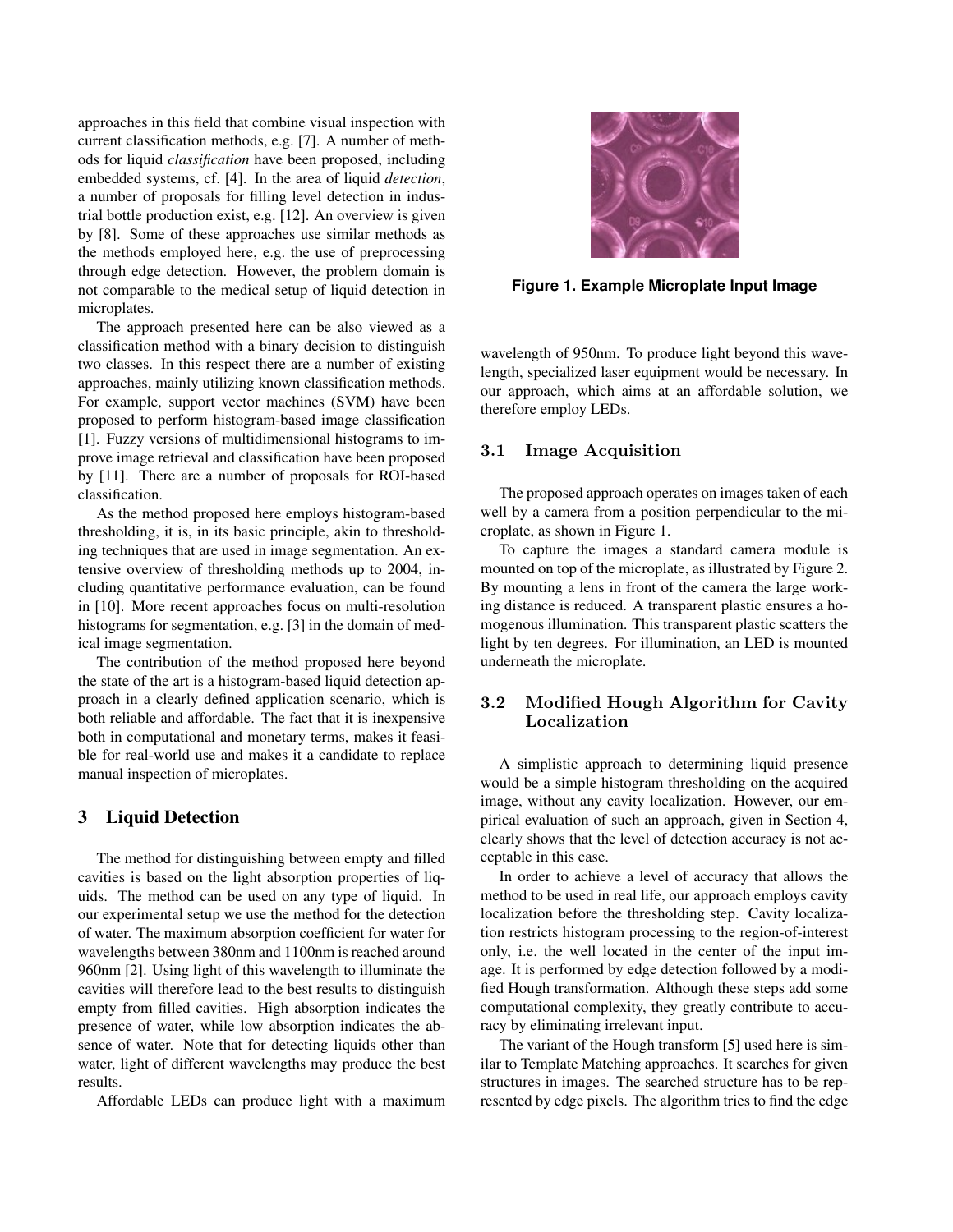

**Figure 2. Image Acquisition**

pixels which belong to the given geometric structure by employing a voting system: Every edge pixel votes for a structure it might belong to. To find a certain structure, it has to be brought down to its parameters. As an example for circles:

$$
(x - x_0)^2 + (y - y_0)^2 + r^2 = 0,
$$

where  $(x_0, y_0)$  is a hypothetical center of a circle.

In order to maximize accuracy, the approach to cavity localization is performed separately for each color channel. Our test results (as discussed in Section 4) suggest that the computational overhead introduced by this measure is acceptable in most application scenarios. In order to further lower computational demands, a limitation to one channel is possible. Based on the finding that histogram thresholding works best in the red channel, this channel is a prime candidate in application scenarios that require restriction to a single channel.

In the expermintal setup, we use the red, green and blue channel to perform edge detection. On every single image an edge detection filter is performed. To get an optimized edge image, all three edge pictures are summed up to one. Based on the generated edge image, a Hough circle transform with fixed radius is computed. After this transformation the Hough image is searched for the pixel with the highest intensity. This pixel indicates the center of the well and the coordinates can be extracted.

Based on the coordinates and the knowledge of the diameter of the cavity, a binary mask is created, which is used to eliminate irrelevant information surrounding the well.

### 3.3 Liquid Detection by Thresholding

A global threshold  $T$  is used to distinguish between filled and empty cavities. For each cavity  $i$ , thresholding is performed on the average intensity of the red channel  $r(i)$  of the region-of-interest. The filling status  $f(i)$  is given as

$$
f(i) = \begin{cases} 0 & \text{if } r(i) > T \\ 1 & \text{if } r(i) \le T \end{cases}
$$

where  $f(i) = 0$  denotes a filled cavity at position i and  $f(i) = 1$  denotes an empty cavity at position i.

 $T$  is determined in an initial tuning phase. Depending on the exact lighting conditions and the absorption properties of liquid at hand, the values of an ideal setting for T will differ. We have found that the classes in the proposed setup are well distinguished. Therefore,  $T$  can be easily determined, e.g. by using an adaption of the iterative method proposed by [5].

- 1. Select an initial estimate for global threshold T.
- 2. Segment the image using  $T$ . This will produce two groups of wells:  $G_1$  consisting of all wells with average intensity values  $> T$ , and  $G_2$  consisting of all wells with intensity values  $\leq T$ .
- 3. Compute the average intensity values  $m_1$  and  $m_2$  for the wells in  $G_1$  and  $G_2$ , respectively.
- 4. Compute a new threshold value:  $T = \frac{1}{2}(m_1 + m_2)$
- 5. Repeat steps 2 through 4 until the difference between values of  $T$  in successive iterations is smaller than a predefined parameter  $\Delta T$ .

### 4 Experimental Results

To capture the images a standard Delock Industry USB 95852 camera module is mounted on top of a flat-bottom MTP96 microplate. For illumination, a commercial 950nm LED was used. To guarantee a precise positioning for every cavity between the camera and the LED, the plate transport of an Infinite F200 monochromator from Tecan Austria GmbH was used. This plate transport has a step size of one micrometer.

The measurements were performed using a volume of 200 µl. Successful differentiation between full and empty was also achieved using volumes of 50 µl and water droplets. Figure 3(a) shows the results for unprocessed images. Figure 3(b) shows the results for images processed according to the method described above.

As can be seen, without preprocessing no simple threshold can be found and the aformentioned simplistic approach to liquid detection fails.